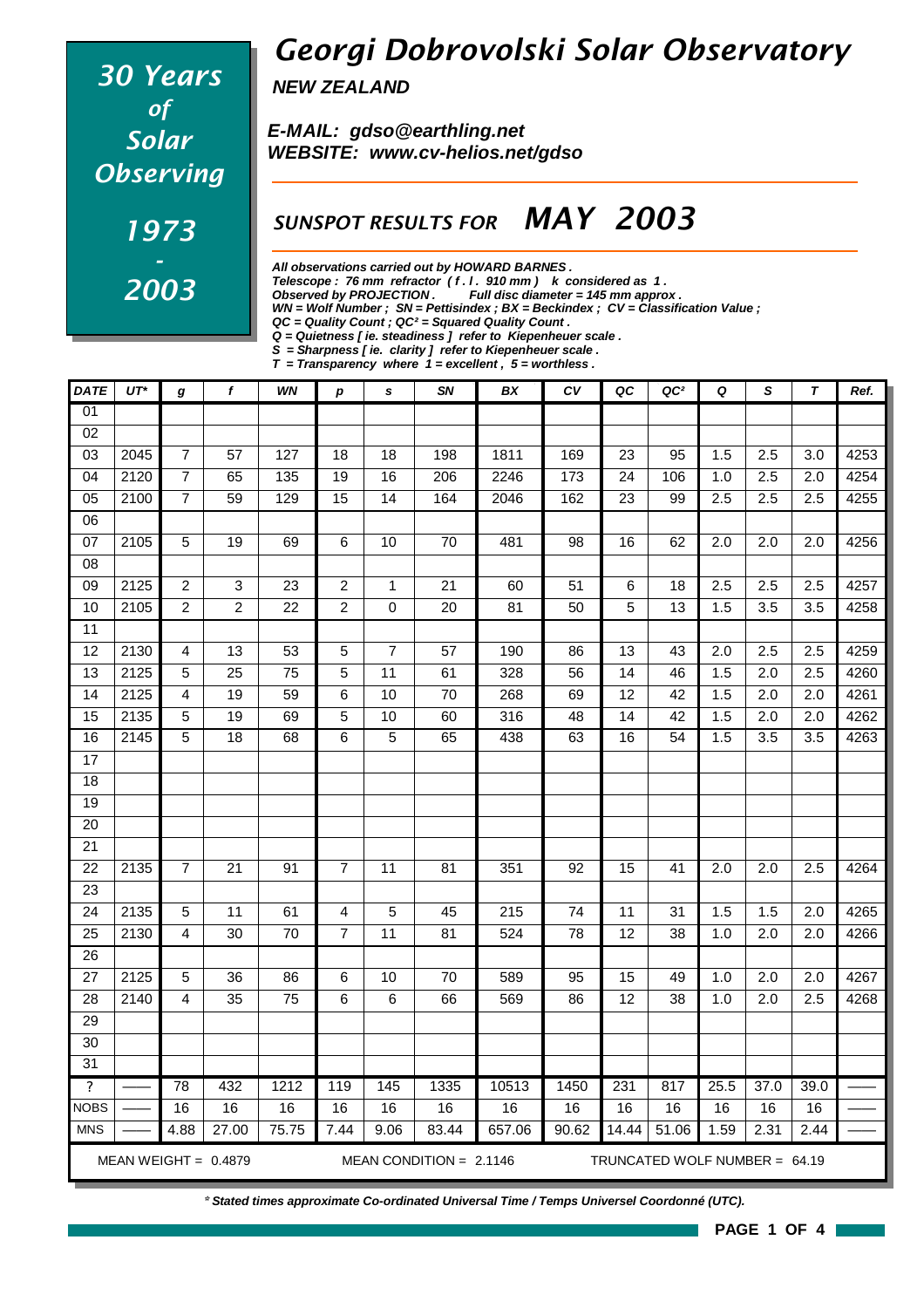#### *Georgi Dobrovolski Solar Observatory*

*SUNSPOT DISTRIBUTION & INTER-SOL INDICES FOR*

# *MAY 2003*

*All observations carried out by HOWARD BARNES .*

*Telescope : 76 mm refractor ( f . l . 910 mm ) .*

*Observed by PROJECTION . Full disc diameter = 145 mm approx .*

*IS = Inter-Sol Index .*

*gr = number of multi-spot groups .*

*grfp = number of umbræ within penumbræ within the groups (gr) .*

*grf = number of non-penumbral spots within the groups (gr) .*

*efp = number of single penumbral spots .*

*ef = number of single non-penumbral spots .*

*Q = Quietness [ ie. steadiness ] refer to Kiepenheuer scale .*

*S = Sharpness [ ie. clarity ] refer to Kiepenheuer scale .*

*T = Transparency where 1 = excellent , 5 = worthless .*

| DATE                    | $U\mathcal{T}$ | IS.             | gr              | grfp                    | grf             | efp                       | e f              | $\pmb Q$ | $\mathsf S$      | $\pmb{\tau}$ | Ref. |
|-------------------------|----------------|-----------------|-----------------|-------------------------|-----------------|---------------------------|------------------|----------|------------------|--------------|------|
| 01                      |                |                 |                 |                         |                 |                           |                  |          |                  |              |      |
| 02                      |                |                 |                 |                         |                 |                           |                  |          |                  |              |      |
| 03                      | 2045           | 60              | 3               | 36                      | 17              | $\ensuremath{\mathsf{3}}$ | $\mathbf{1}$     | 1.5      | 2.5              | 3.0          | 4253 |
| 04                      | 2120           | 68              | 3               | 46                      | 15              | 3                         | $\mathbf{1}$     | 1.0      | 2.5              | 2.0          | 4254 |
| 05                      | 2100           | 62              | $\overline{3}$  | 42                      | $\overline{13}$ | $\overline{3}$            | $\mathbf{1}$     | 2.5      | 2.5              | 2.5          | 4255 |
| 06                      |                |                 |                 |                         |                 |                           |                  |          |                  |              |      |
| 07                      | 2105           | 23              | $\overline{4}$  | $\bf 8$                 | 10              | $\mathbf{1}$              | $\pmb{0}$        | 2.0      | 2.0              | 2.0          | 4256 |
| $\overline{08}$         |                |                 |                 |                         |                 |                           |                  |          |                  |              |      |
| 09                      | 2125           | $\overline{4}$  | $\mathbf{1}$    | $\mathbf{1}$            | $\mathbf{1}$    | $\mathbf{1}$              | $\pmb{0}$        | 2.5      | 2.5              | 2.5          | 4257 |
| 10                      | 2105           | $\overline{a}$  | $\pmb{0}$       | $\mathsf 0$             | $\mathsf 0$     | $\boldsymbol{2}$          | $\mathbf 0$      | 1.5      | 3.5              | 3.5          | 4258 |
| $\overline{11}$         |                |                 |                 |                         |                 |                           |                  |          |                  |              |      |
| 12                      | 2130           | 16              | 3               | $\sqrt{5}$              | $\overline{7}$  | $\mathbf{1}$              | $\boldsymbol{0}$ | 2.0      | 2.5              | 2.5          | 4259 |
| 13                      | 2125           | 29              | $\overline{4}$  | 14                      | 10              | $\pmb{0}$                 | $\mathbf{1}$     | 1.5      | 2.0              | 2.5          | 4260 |
| 14                      | 2125           | $\overline{22}$ | $\overline{3}$  | $\overline{9}$          | $\overline{9}$  | $\overline{0}$            | $\mathbf{1}$     | 1.5      | 2.0              | 2.0          | 4261 |
| $\overline{15}$         | 2135           | 24              | $\overline{5}$  | $\boldsymbol{9}$        | 10              | $\pmb{0}$                 | $\pmb{0}$        | 1.5      | 2.0              | 2.0          | 4262 |
| 16                      | 2145           | 23              | $\overline{5}$  | $\overline{13}$         | $\overline{5}$  | $\overline{0}$            | $\pmb{0}$        | 1.5      | 3.5              | 3.5          | 4263 |
| 17                      |                |                 |                 |                         |                 |                           |                  |          |                  |              |      |
| 18                      |                |                 |                 |                         |                 |                           |                  |          |                  |              |      |
| 19                      |                |                 |                 |                         |                 |                           |                  |          |                  |              |      |
| $\overline{20}$         |                |                 |                 |                         |                 |                           |                  |          |                  |              |      |
| 21                      |                |                 |                 |                         |                 |                           |                  |          |                  |              |      |
| 22                      | 2135           | 23              | $\overline{2}$  | 8                       | 8               | $\boldsymbol{2}$          | $\mathbf{3}$     | 2.0      | 2.0              | 2.5          | 4264 |
| 23                      |                |                 |                 |                         |                 |                           |                  |          |                  |              |      |
| $\overline{24}$         | 2135           | 12              | $\mathbf{1}$    | $\overline{\mathbf{4}}$ | $\mathbf{3}$    | $\boldsymbol{2}$          | $\overline{2}$   | 1.5      | 1.5              | 2.0          | 4265 |
| 25                      | 2130           | 34              | $\overline{4}$  | 19                      | 11              | $\pmb{0}$                 | $\pmb{0}$        | 1.0      | 2.0              | 2.0          | 4266 |
| 26                      |                |                 |                 |                         |                 |                           |                  |          |                  |              |      |
| 27                      | 2125           | 40              | $\overline{4}$  | 25                      | $\overline{10}$ | $\overline{1}$            | 0                | 1.0      | $\overline{2.0}$ | 2.0          | 4267 |
| 28                      | 2140           | 38              | 3               | 28                      | 6               | $\mathbf{1}$              | $\mathbf 0$      | 1.0      | 2.0              | 2.5          | 4268 |
| $\overline{29}$         |                |                 |                 |                         |                 |                           |                  |          |                  |              |      |
| $\overline{30}$         |                |                 |                 |                         |                 |                           |                  |          |                  |              |      |
| 31                      |                |                 |                 |                         |                 |                           |                  |          |                  |              |      |
| $\overline{\mathbf{?}}$ |                | 480             | $\overline{48}$ | 267                     | 135             | $\overline{20}$           | 10               | 25.5     | 37.0             | 39.0         |      |
| <b>NOBS</b>             |                | 16              | 16              | 16                      | 16              | 16                        | 16               | 16       | 16               | 16           |      |
| <b>MNS</b>              |                | 30.00           | 3.00            | 16.69                   | 8.44            | 1.25                      | 0.62             | 1.59     | 2.31             | 2.44         |      |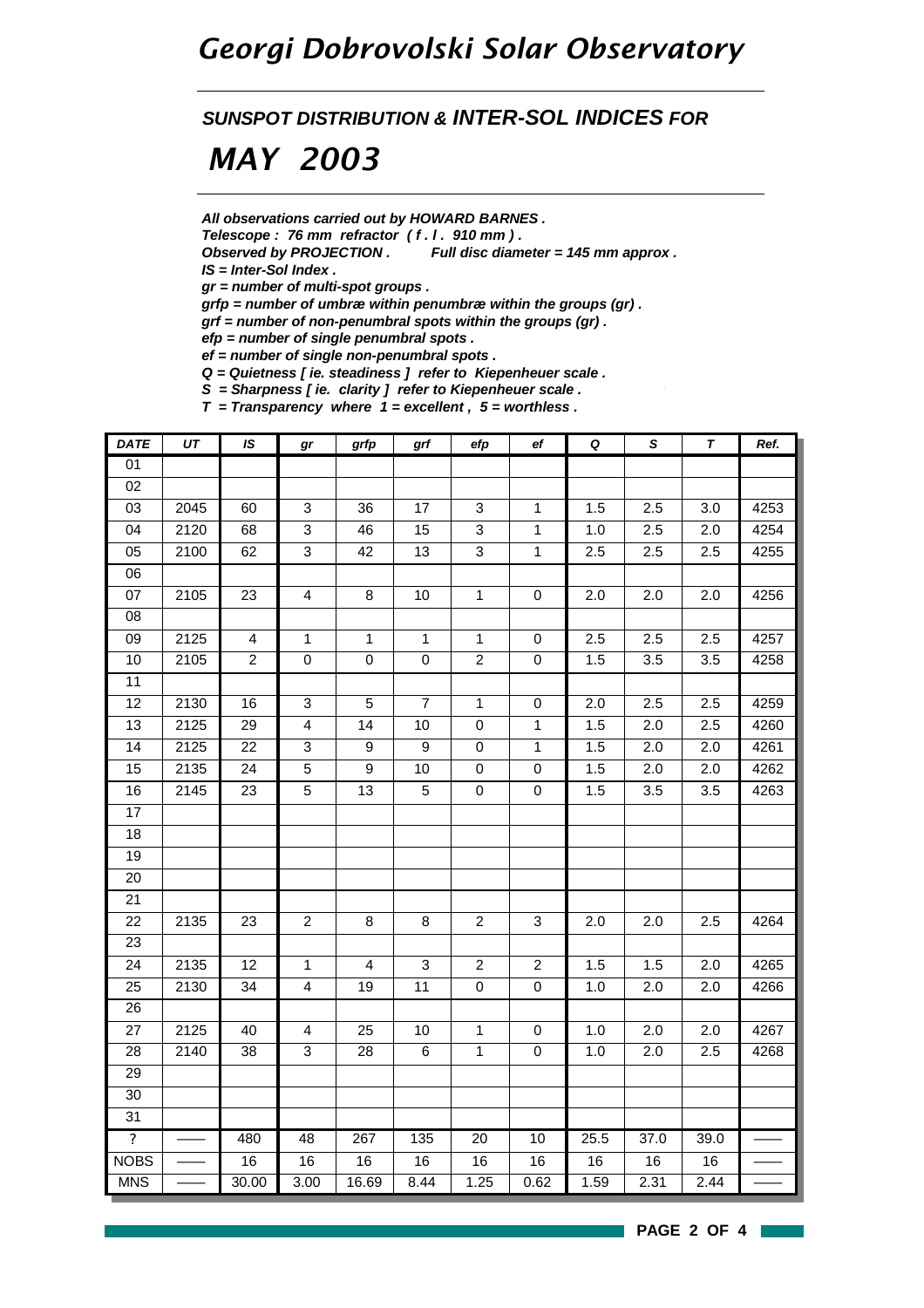#### *SUNSPOT CENSUS BY CLASSIFICATION FOR*

# *MAY 2003*

*All observations carried out by HOWARD BARNES . Telescope : 76 mm refractor ( f . l . 910 mm ) . Full disc diameter = 145 mm approx . IF 2 OR MORE REGIONS ARE OF THE SAME CLASSIFICATION , THEN SUNSPOT COUNTS ARE SEPARATED BY SOLIDI ( / ) .*

| <b>DATE</b>   | UT   |                  | A            |              | B              |                | $\pmb{c}$      |                | D                                         |              | E                          | $\pmb{\mathit{F}}$<br>G<br>Н |                                 |                |                | J              |                |                |              |
|---------------|------|------------------|--------------|--------------|----------------|----------------|----------------|----------------|-------------------------------------------|--------------|----------------------------|------------------------------|---------------------------------|----------------|----------------|----------------|----------------|----------------|--------------|
|               |      | $\boldsymbol{g}$ | f            | g            | f              | g              | $\mathbf f$    | g              | f                                         | g            | f                          | $\boldsymbol{g}$             | $\mathbf f$                     | f<br>g         |                |                | f              | g              | f            |
| 01            |      |                  |              |              |                |                |                |                |                                           |              |                            |                              |                                 |                |                |                |                |                |              |
| 02            |      |                  |              |              |                |                |                |                |                                           |              |                            |                              |                                 |                |                |                |                |                |              |
| 03            | 2045 | $\mathbf{1}$     | 1            | $\mathbf 0$  | 0              | $\mathbf 0$    | $\mathbf 0$    | $\mathbf{1}$   | 3                                         | $\mathbf{1}$ | 15                         | $\mathbf{1}$                 | 35                              | $\mathbf 0$    | 0              | $\mathbf{1}$   | $\mathbf{1}$   | $\overline{2}$ | 1/1          |
| 04            | 2120 | $\mathbf{1}$     | 1            | $\mathbf 0$  | 0              | $\mathsf 0$    | $\mathbf 0$    | $\mathbf{1}$   | 4                                         | $\mathbf 0$  | $\mathbf 0$                | $\overline{2}$               | 24/33                           | $\mathbf 0$    | 0              | $\mathbf{1}$   | $\mathbf{1}$   | $\overline{2}$ | 1/1          |
| 05            | 2100 | $\mathbf{1}$     | $\mathbf{1}$ | 0            | 0              | $\mathbf{1}$   | $\overline{2}$ | 0              | 0                                         | 0            | 0                          | $\overline{2}$               | 26/27                           | $\mathbf 0$    | 0              | $\mathbf{1}$   | $\mathbf{1}$   | 2              | 1/1          |
| 06            |      |                  |              |              |                |                |                |                |                                           |              |                            |                              |                                 |                |                |                |                |                |              |
| 07            | 2105 | $\mathbf 0$      | 0            | $\mathbf{1}$ | $\overline{2}$ | $\overline{2}$ | 2/3            | 0              | 0                                         | $\mathbf 0$  | $\mathbf 0$                | $\mathbf{1}$                 | 11                              | $\mathbf 0$    | $\mathbf 0$    | $\mathbf 0$    | 0              | $\mathbf{1}$   | $\mathbf{1}$ |
| 08            |      |                  |              |              |                |                |                |                |                                           |              |                            |                              |                                 |                |                |                |                |                |              |
| 09            | 2125 | $\mathbf 0$      | 0            | $\mathbf 0$  | 0              | $\mathbf{1}$   | $\overline{2}$ | 0              | 0                                         | 0            | 0                          | $\mathbf 0$                  | $\mathbf 0$                     | $\mathbf 0$    | 0              | $\mathbf{1}$   | $\mathbf{1}$   | 0              | $\mathbf 0$  |
| 10            | 2105 | $\mathbf 0$      | 0            | $\mathbf 0$  | $\mathbf 0$    | 0              | 0              | $\mathbf 0$    | $\mathbf 0$                               | 0            | 0                          | $\pmb{0}$                    | $\mathbf 0$                     | $\mathbf 0$    | 0              | 1              | $\mathbf{1}$   | 1              | $\mathbf{1}$ |
| 11            |      |                  |              |              |                |                |                |                |                                           |              |                            |                              |                                 |                |                |                |                |                |              |
| 12            | 2130 | $\mathbf 0$      | 0            | $\mathbf 0$  | 0              | $\overline{2}$ | 3/4            | $\mathbf{1}$   | 5                                         | $\mathbf 0$  | $\mathbf 0$                | $\mathbf 0$                  | 0                               | $\mathbf 0$    | 0              | $\mathbf{1}$   | $\mathbf{1}$   | $\mathbf 0$    | 0            |
| 13            | 2125 | $\mathbf{1}$     | 1            | $\mathbf{1}$ | 2              | $\mathbf{1}$   | 8              | $\overline{2}$ | 5/9                                       | 0            | 0                          | $\mathbf 0$                  | 0                               | 0              | 0              | 0              | 0              | 0              | 0            |
| 14            | 2125 | $\mathbf{1}$     | 1            | 0            | 0              | $\mathbf{1}$   | 6              | $\overline{2}$ | 4/8                                       | $\mathbf 0$  | $\mathbf 0$                | $\mathbf 0$                  | $\mathbf 0$                     | 0              | 0              | 0              | 0              | 0              | 0            |
| 15            | 2135 | 0                | 0            | $\mathbf{1}$ | 5              | $\overline{c}$ | 4/5            | 0              | 0                                         | 0            | 0                          | 0                            | 0                               | 1              | 3              | 0              | 0              | 1              | 2            |
| 16            | 2145 | $\mathbf 0$      | 0            | $\mathbf{1}$ | $\overline{2}$ | $\overline{2}$ | 2/3            | $\mathbf{1}$   | 5                                         | $\mathbf 0$  | $\mathbf 0$                | $\mathbf 0$                  | 0                               | $\mathbf{1}$   | 6              | 0              | 0              | 0              | 0            |
| 17            |      |                  |              |              |                |                |                |                |                                           |              |                            |                              |                                 |                |                |                |                |                |              |
| 18            |      |                  |              |              |                |                |                |                |                                           |              |                            |                              |                                 |                |                |                |                |                |              |
| 19            |      |                  |              |              |                |                |                |                |                                           |              |                            |                              |                                 |                |                |                |                |                |              |
| 20            |      |                  |              |              |                |                |                |                |                                           |              |                            |                              |                                 |                |                |                |                |                |              |
| 21            |      |                  |              |              |                |                |                |                |                                           |              |                            |                              |                                 |                |                |                |                |                |              |
| 22            | 2135 | 3                | 1/1/1        | $\mathbf 0$  | 0              | $\mathbf{1}$   | 3              | $\mathbf{1}$   | 13                                        | $\mathbf 0$  | $\mathbf 0$                | $\mathbf 0$                  | $\mathbf 0$                     | 0              | 0              | $\mathbf{1}$   | $\mathbf{1}$   | $\mathbf{1}$   | $\mathbf{1}$ |
| 23            |      |                  |              |              |                |                |                |                |                                           |              |                            |                              |                                 |                |                |                |                |                |              |
| 24            | 2135 | 2                | 1/1          | $\mathbf 0$  | 0              | $\mathbf 0$    | $\mathbf 0$    | $\mathbf{1}$   | $\overline{7}$                            | $\mathbf 0$  | 0                          | $\mathbf 0$                  | $\mathbf 0$                     | $\mathbf 0$    | $\mathbf 0$    | $\mathbf{1}$   | $\mathbf{1}$   | $\mathbf{1}$   | $\mathbf{1}$ |
| 25            | 2130 | $\mathbf 0$      | $\mathbf 0$  | $\mathbf{1}$ | $\overline{2}$ | $\mathbf{1}$   | 4              | $\mathbf{1}$   | 22                                        | $\mathbf 0$  | $\mathbf 0$                | $\mathbf 0$                  | $\mathbf 0$                     | $\mathbf 0$    | $\mathbf 0$    | $\mathbf{1}$   | $\overline{2}$ | $\mathbf 0$    | 0            |
| 26            |      |                  |              |              |                |                |                |                |                                           |              |                            |                              |                                 |                |                |                |                |                |              |
| 27            | 2125 | $\mathbf 0$      | $\pmb{0}$    | $\mathbf{1}$ | $\overline{2}$ | $\mathbf{1}$   | 5              | $\overline{2}$ | 3/25                                      | $\mathbf 0$  | $\mathbf 0$                | $\mathbf 0$                  | $\pmb{0}$                       | $\mathbf 0$    | 0              | 0              | 0              | $\mathbf{1}$   | $\mathbf{1}$ |
| 28            | 2140 | $\mathbf 0$      | 0            | 0            | 0              | 2              | 3/5            | $\mathbf{1}$   | 26                                        | 0            | 0                          | $\mathbf 0$                  | 0                               | $\mathbf 0$    | 0              | 0              | 0              | $\mathbf{1}$   | $\mathbf{1}$ |
| 29            |      |                  |              |              |                |                |                |                |                                           |              |                            |                              |                                 |                |                |                |                |                |              |
| 30            |      |                  |              |              |                |                |                |                |                                           |              |                            |                              |                                 |                |                |                |                |                |              |
| 31            |      |                  |              |              |                |                |                |                |                                           |              |                            |                              |                                 |                |                |                |                |                |              |
| <b>TOTALS</b> |      | 10               | $10\,$       | $\,6\,$      | $15\,$         | 17             | 64             | 14             | 139                                       | $\mathbf{1}$ | 15                         | $6\overline{6}$              | 156                             | $\overline{2}$ | $\overline{9}$ | $\overline{9}$ | 10             | 13             | 14           |
|               |      |                  |              |              |                |                |                |                | REGIONAL PERCENTAGES                      |              |                            |                              |                                 |                |                |                |                |                |              |
| A             |      |                  | $\sf B$      |              | ${\bf C}$      |                | D              |                | $\mathsf E$                               |              | $\mathsf F$                | G                            | Н                               |                |                | J              |                |                | 2g           |
| 12.8          |      |                  | 7.7          |              | 21.8           |                | 17.9           |                | 1.3                                       |              | 2.6<br>7.7<br>11.5<br>16.7 |                              |                                 |                |                | 78             |                |                |              |
|               |      |                  |              |              |                |                |                |                |                                           |              |                            |                              |                                 |                |                |                |                |                |              |
|               |      |                  |              |              | $NOBS = 16$    |                |                |                | $\overline{p}/\overline{g}$ mean = 1.4268 |              |                            |                              | $\frac{1}{2}$ mean = 5.0754     |                |                |                |                |                |              |
|               |      |                  |              |              |                |                |                |                | $\frac{1}{p}$ / g mean = 1.5256           |              |                            |                              | $\frac{1}{f}$ / g mean = 5.5385 |                |                |                |                |                |              |
|               |      |                  |              |              |                |                |                |                | GROUP COMPLEXITY INDEX (GCI) = 7.0641     |              |                            |                              |                                 |                |                |                |                |                |              |